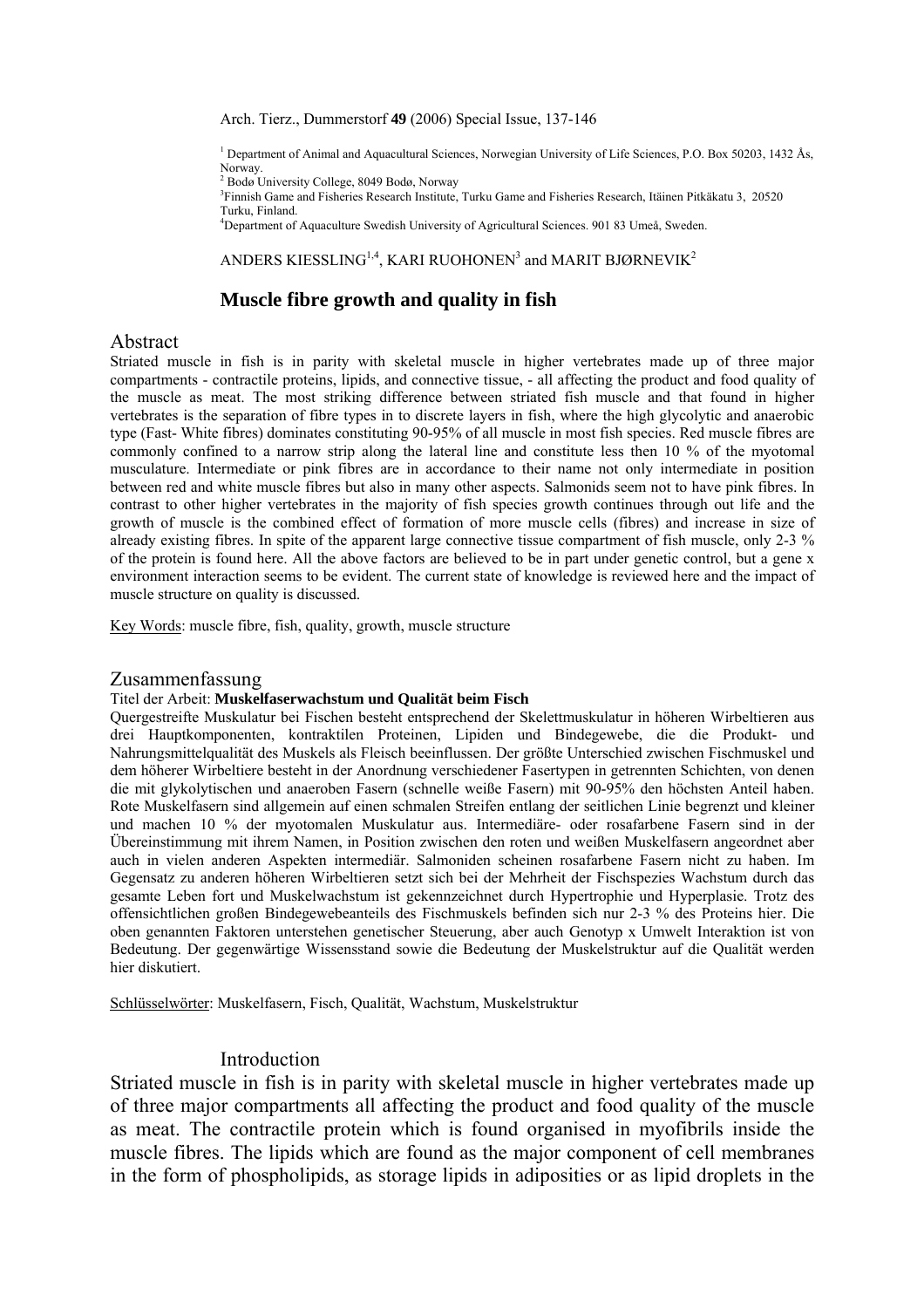cytoplasm of the muscle fibres. And the connective tissue which is made up of collagen and form the cytoskeleton of the muscle.

The main object for fish muscle are movement, unlike the mammals were the muscles also give important support to the skeleton. The most striking difference between striated fish muscle and that found in higher vertebrates is firstly the separation of fibre types in to discrete layers in fish, where the high glycolytic and anaerobic type dominates constituting 90-95% of all muscle in most fish species (Fig.1 and 2 ). Secondly in the majority of fish species growth continues through out most of the life and the growth of muscle is the combined effect of formation of more muscle cells (fibres) and increase in size of already existing fibres.



Fig. 1: A cross-section of a fish muscle showing the location of red (high aerobic, slow twitch), pink (high aerobic, high glycolytic and fast twitch) and white (anaerobic, high glycolytic and fast twitch) muscle fibres (Querschnitt durch Fischmuskel mit roter (aerob, langsam), intermediärer (aerob, schnell) und weißer (anaerob, glykolytisch, schnell) Muskulatur)

Fig. 3: A) Schematic drawing of somatic muscle in fish showing the arrangement of myotomes (muscle fibers) and myocommata (connective tissue). B) Schematic dorsal and lateral views of a typical teleost showing courses of myotomal muscle fibers in successive myotomes along the body. The helices shown where found by taking the origin of one muscle fiber from the point at which the muscle fiber in the myotome next anterior inserts onto the common myoseptum, and so on along the fish. From Alexander, 1969, *J. Mar. Biol. Assoc. U.K*. (**49**:263- 290). (A) Anordnung der Myotome (Muskelfasern) und der Myokommata (Bindegewebe). B) Dorsale und laterale Ansicht eines Teleostfisches mit typischer Anordnung von Muskelfasern)

The striated muscle of teleost fish, which make up the fillet, consists of long sheets of muscles (myotomes) extending on both sides of the body from head to tail (Fig.3). Connective tissue makes up 2% to 5% of the muscle in bony fish and takes the form of fine membranes (myocommata) separating the long muscles into segments that are one cell deep (DUNAJASKI, 1979). Each myotome contains a superficial region lying directly beneath the skin, where the muscle fibres are run parallel to the body axis, and a deeper part where the muscle fibres are arranged in a helical fashion, forming angles of up to 40º (Fig. 3). This typical orientation of muscle fibres is associated with the need for constant amount of sarcomere shortening at different body flexures (SÄN-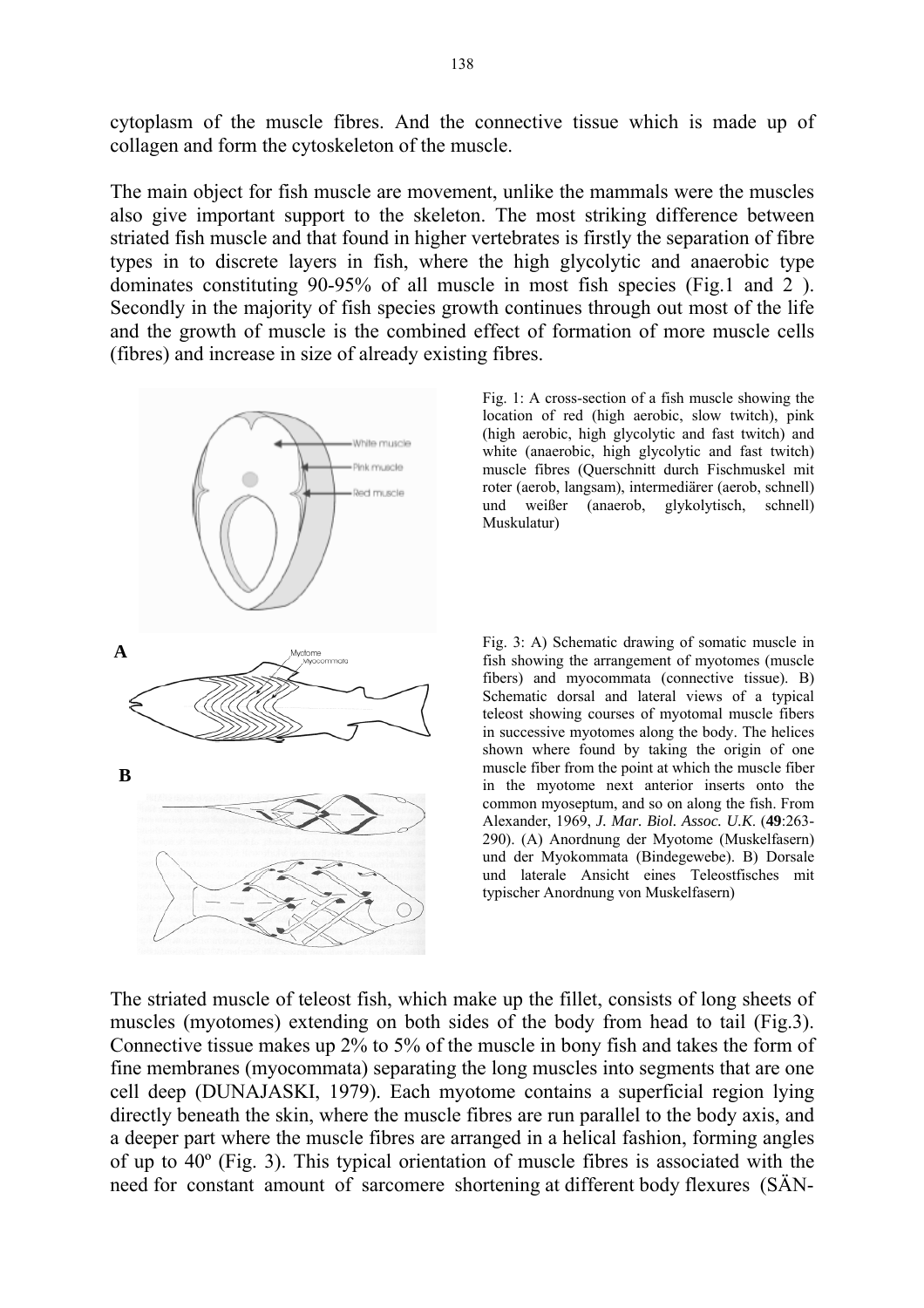

Fig. 2: a) Whole cross section of a fish muscle stained for oxidative capacity demonstrating localisation of red and white muscle. Sub cross sections of red and white muscle at the lateral line, demonstrating the metabolic characteristics of the two fibre types (b-d): stained for succinate dehydrogenase (mitochondria), glycogen (PAS-staining) and triglycerides (oil-o staining), respectively. The sections from a 2 gram Mahi Mahi (*latin)* larva in the study described in Kiessling and Ostrowski, (1997) (Querschnitte durch<br>Fischmuskulatur gefärbt entsprechend oxidativer Fischmuskulatur gefärbt entsprechend oxidativer Kapazität als rote und weiße Muskulatur. Vergrößerungen des lateralen Abschnitts (b-d) mit Färbung der Fasern nach metabolischen Eigenschaften: Succinat-dehydrogenase-Aktivität (Mitochondrien), Glykogen- (PAS), Triglyceridgehalt (Öl-O-Färbung). Gewebe von Mahi Mahi Larve (nach Kiessling and Ostrowski, 1997))

Fig. 4: Histochemical cross section of white adult rainbow trout muscle stained for Oil O (neutral lipids staining red). Photo from the study described in Kiessling et al. 1990 (Weiße Muskulatur einer adulten Regenbogenforelle Öl-O-gefärbt (neutrale Lipide rot) (nach Kiessling et al. 1990))

Fig. 5: White muscle in rainbow trout stained for glycogen (PAS-staining) demonstrating the difference in glycogen content between small (young) and large (old) fibres in a spawning migrating sockeye salmon (*Oncorhynchus nerka*). Photo A. Kiessling. (Glykogen-Färbung (PAS) weißer Muskulatur einer Regenbogenforelle zeigt unterschiedliche Glykogengehalte in kleinen (jungen) und großen (alten) Fasern in *Oncorhynchus nerka*. Photo A. Kiessling)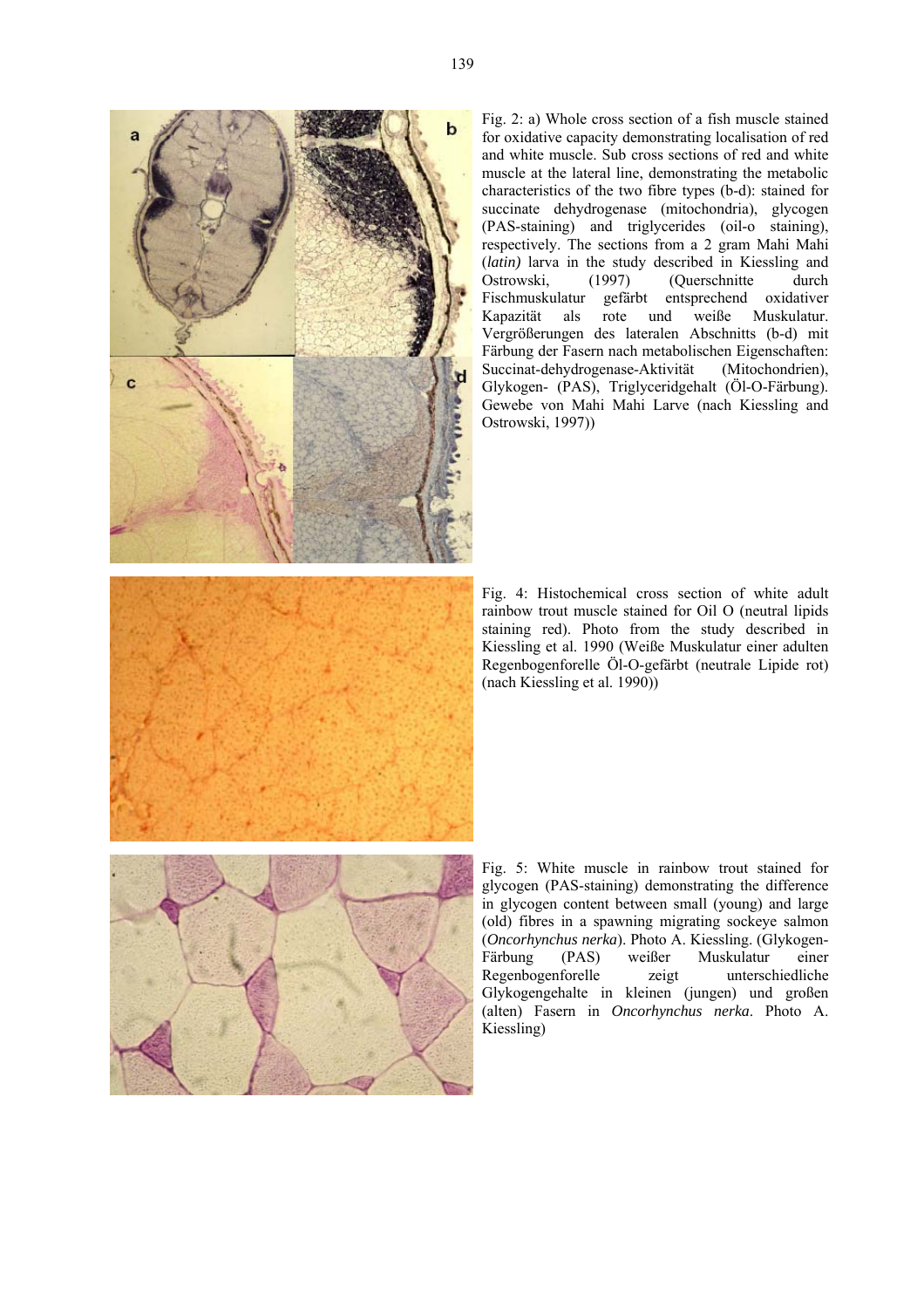GER and STOIBER, 2001). Length of muscle fibres decreases in length towards the tail end of the fillet (LOVE, 1988); and the muscle fibre cross sectional area is smaller at the tail and head than in between (LOVE, 1988; SIGURGISLADOTTIR, 2001). All fish have two main types of locomotor muscle fibres, red and white, specialized for either low speed cruising or short bursts of maximum speed, respectively (BONE, 1978). In several fishes there are more than these two fibre types (SÄNGER and STOIBER, 2001). The organization found in teleosts is as follows: the axial muscle consists mainly of fast white fibres, covered by a thin layer of slow-red muscle fibres, with a layer of pink intermediate muscle fibres in between them (Fig. 4). Salmonids lacks this intermediate fibre type (MARTINEZ et al., 1993; KIESSLING et al., 1995)

*Slow-Red fibres;* Red muscle fibres are commonly confined to a narrow strip along the lateral line. Red muscle fibres usually constitute less then 10 % of the myotomal musculature and are small in diameter (25-45 µm). The red muscle fibres are also called slow fibres and are used mainly for sustained energy efficient swimming. The characteristic of this muscle type are good capillary supply, high amount of mitochondria, lipid droplets and glycogen stores (Fig. 2). Concentration of myoglobin and cytochromes are high. The energy metabolism in red muscle is almost entirely aerobic, based mainly on lipid as fuel complemented with carbohydrates (SÄNGER and STOIBER, 2001).

*Fast- White fibres;* White muscle fibres compose the major part of the skeletal muscle in fish and constitute never less than 70% (SÄNGER and STOIBER, 2001). The white fibres show the largest fibre diameter ranging between 50 and 100 µm or even more. The proportion of the cross-sectional area of the skeletal muscle that is comprised of white muscle varies along the length of the fish, being greatest in the anterior of the animal and declining caudally. Generally, the white muscle type is used at high swimming speeds e.g., in fast-start burst swimming for prey capture and escape response, though there is an overlap of labour between red and white muscles in most teleosts. White muscle fibres are tightly packed with myofibrils occupying between 75 and 95% of the fibre volume. Organelles such as mitochondria which interrupt the arrays of myofibrils, are few and both lipid droplets and myoglobin are present in very low levels in most species. Salmonids and a few other fatty fish constitutes the exception with significant amounts of intrafibrilar fat (Fig. 4) (KIESSLING et al. 1990; ZHOU et al., 1995). Vascularization in white glycolytic muscle is poor. Glycogen content is also low with granules mainly located between the myofibrils. However, there seems to be a marked heterogeneity in glycogen content between different sized white fibres, with a significantly higher content in the smaller fibres (Figs. 2 and 5, KIESSLING et al. 1990; KIESSLING et al. 1991a; KIESSLING and OSTROWSKI, 1997). The energy for white muscle, operating in a nearly closed system, dominates by anaerobic breakdown of intramuscular glycogen with small contribution from cytosolic phosphocreatine (PCr) and ATP. In addition to this glycolytic based system is energy likely also provided via the slower but more efficient aerobic break down of lipids. Enzymatic activity levels β-oxidation and respiratory chain in the range of 10% of that found in red muscle is reported through out life in white muscle of rainbow trout (KIESSLING et al. 1991b), Atlantic salmon (FRØYLAND et al. 1998) and migrating sockeye salmon (KIESSLING et al., 2004a).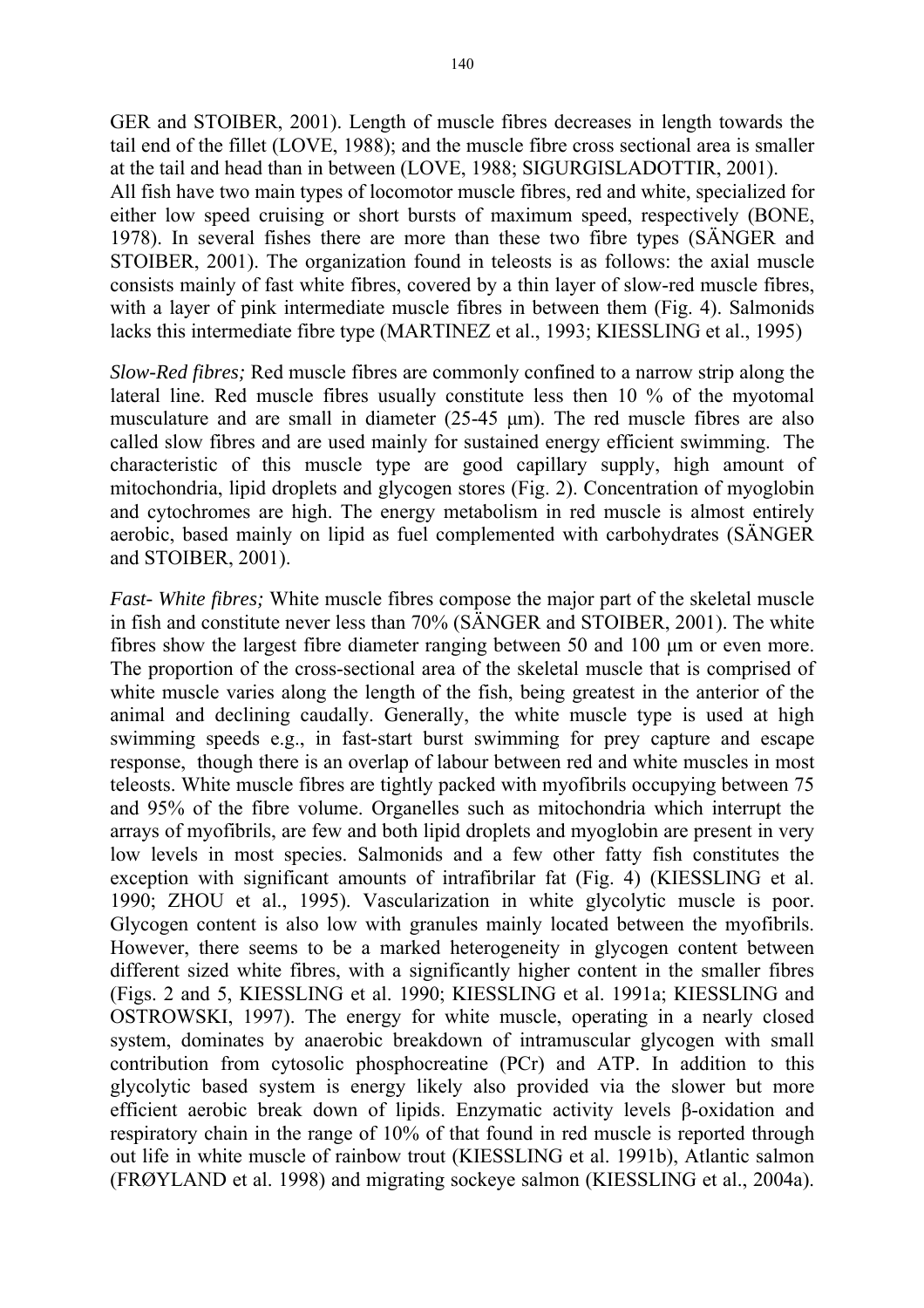In parity with glycogen levels aerobic activity seems to be concentrated to small rather than large fibres (KIESSLING et al. 1990). It has therefore been speculated if this heterogeneity between fibres of different sizes is related to regeneration of glucose in small fibres from lactate formed during anaerobic glycolysis in the large fibres and/or from an aerobic catabolism of pyrovate from glycolysis to fuel contraction in small fibres during intermediate swimming speeds (KIESSLING et al., 2004a).

*Intermediate -Pink fibres;* Intermediate or pink fibres is in accordance to their name not only intermediate in position between red and white muscle fibres but also in many other aspects. In juveniles and adults of most teleost species, a zone of intermediate or pink fibres is inserted between red and white fibres. The mean fibre diameter lies between those of red and white. Pink fibres are characterized as fast contracting with intermediate resistance to fatigue and intermediate speed of shortening between red and white muscles. Salmonids on the other hand seems not to have pink fibres, but only white and red (MARTINEZ et al. 1991 re Arctic charr; 1993 re Atlantic salmon; KIESSLING et al. 1995 re rainbow trout).

*Muscle growth;* Most fishes continue to grow throughout their lives. Growth in fish has been studied intensively because it is a good indicator of health. Rapid growth indicates abundant of food and other favourable conditions, whereas slow growth is likely to indicate just the opposite. Growth is commonly measured as changes in body weight, length or condition factor (i.e. weight/length relationship) over time. Postembryonic growth of the muscle tissue involves an increase in the number and diameter of the fibres and a contemporary remodeling of the associated connective tissue, nerve and blood supply. Muscle growth can therefore be studied as the contribution of hyperplasia (increase in fibre number) and hypertrophy (increase in fibre size) to muscle growth by various forms of histological methods combined with morphometric analysis (ROWLERSON and VEGETTI, 2001). Muscle fibre morphometric variables most commonly used are diameter or cross-sectional area and number of muscle fibres measured within a representative area of the musculature. From this, size distribution histograms are made or a probability density function (pdf) where the increase in fibre size describes hypertrophic growth and the increase of small fibres denotes hyperplastic growth, i.e. recruitment of new fibres.

Growth is usually positive, in that the fish increase in size over time. The principal factor controlling the growth processes are growth hormones secreted by the pituitary and steroid hormones from the gonads. However, the rate of growth of fish is highly variable because is it greatly dependent on a variety of interacting environmental factors such as water temperature, levels of dissolved oxygen and ammonia, salinity and the photoperiod (MOYLE and CECH, 1982). Such factors interact with each other to influence growth rates, and with others such as the degree of competition, the amount and quality of food ingested, and the age and state of the maturity of the fish.

*Hypertrophy*; In fish the muscle grows by enlargement of existing fibres (hypertrophy) throughout post-embryonic life until they reach a functional maximum diameter, which is in the range 100-300 µm for white fibres in most fish (ROWLERSON and VEGETTI, 2001). Hypertrophic growth persists long after hyperplastic growth has ceased (e.g. STICKLAND, 1983; WEATHERLEY et al., 1988; KIESSLING et al.,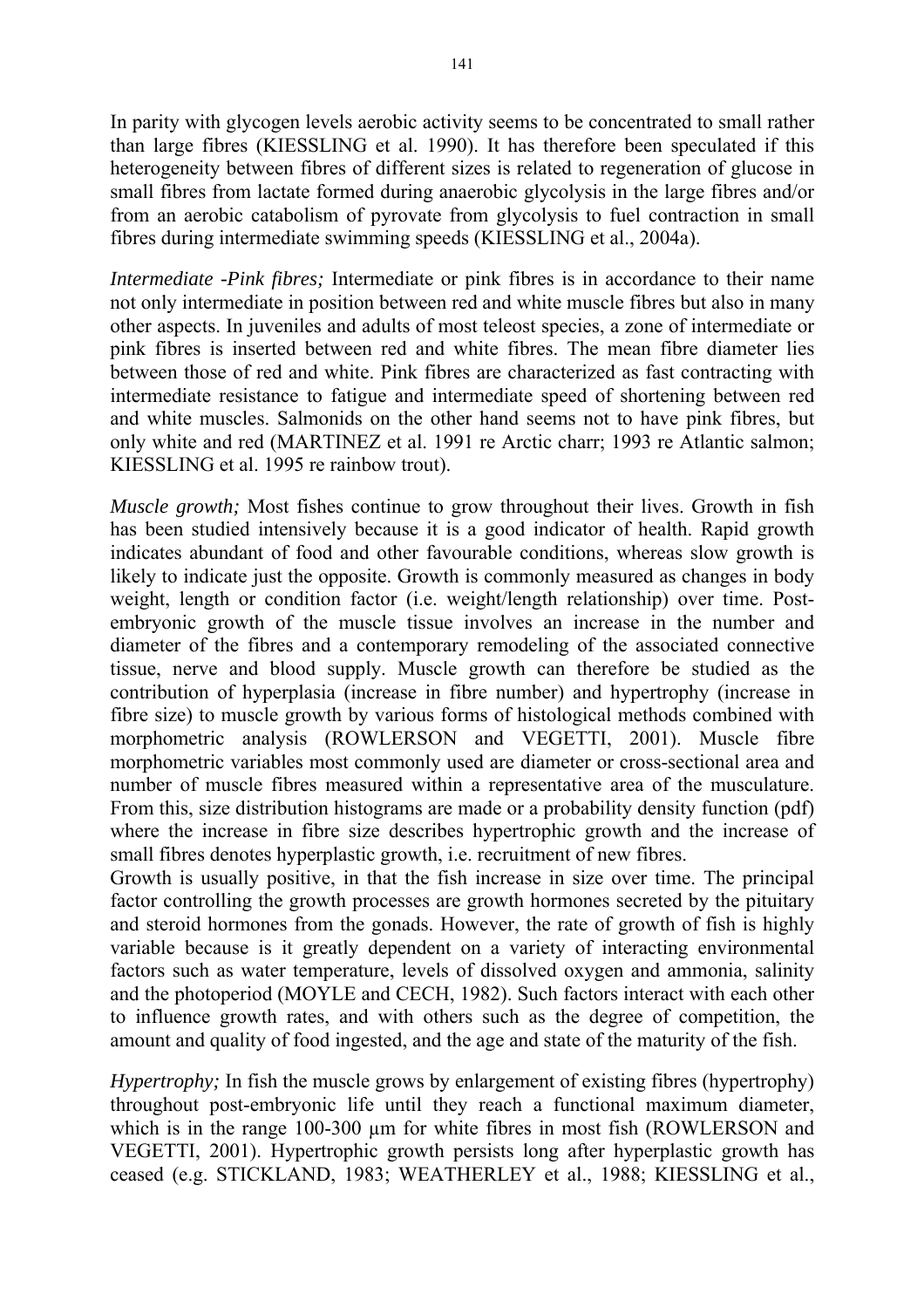1991a; rev: ROWLERSON and VEGETTI, 2001). As the fibres increase in size they get packed with myofibrils. Fibres also acquire additional nuclei as they grow (JOHNSTON, 1993; USHER et al., 1994; NATHANILIDES et al., 1996; ALAMI-DURANTE et al., 1997). The new nuclei are supplied by a population of satellite cells (already present in the muscle), which fuse with existing muscle fibres to provide the additional nuclei (Fig. 4) (JOHNSTON, 2001). To supply the number of nuclei required during growth, this population must be capable of proliferation. In fish, a major uncertainty is whether there are separate muscle stem cell populations for fibre recruitment and fibre hypertrophy.

*Hyperplasia:* Hyperplastic growth of muscle refers to the increase in muscle fibre number due to the formation of new fibres. After the initial two muscle layers have been formed during embryonic life, hyperplastic growth continuous in two successive and distinct phases. The first phase is a continuation of embryonic myogenesis and completes the formation of the definitive muscle layers (slow red, pink and fast white), followed by a second and quite different hyperplastic process resulting in a large increase in the total number of fibres in all muscle layers, especially in the white muscle layer (ROWLERSON and VEGETTI, 2001). New presumptive fast white fibres during embryonic and into larval life, appear in a germinal layer or proliferation zone located just under the superficial monolayer and extends dorsally from the horizontal septum into the apex of the myotome. In many fish species which remain small, this second hyperplastic growth phase is lacking, whereas fast-growing fish generally show greater hyperplasia than slow-growing fish of the same age (WEATHERLEY et al., 1979; WEATHERLEY and GILL, 1984; HIGGINS and THORPE, 1990; KIESSLING et al., 1991a; VEGETTI et al., 1993; VALENTE et al., 1999). In most fish, which grow to a large final size, the majority of muscle fibres are formed in a long-lasting hyperplastic growth process disseminated throughout the entire myotome. This process gives rise to the typical mosaic appearance of muscle cut in transverse section, with fibres of different ages (and therefore diameter) intermingled (Fig. 5). Mosaic hyperplastic muscle growth, which occurs principally during juvenile life, is of great interest in commercial aquaculture because it contributes to the market size of the fish. The intensity of mosaic hyperplastic growth is most pronounced in early juvenile life: later it decreases gradually until the fish reaches a characteristic fraction of body size after which further growth occurs by hypertrophy only (WEATHERLEY et al., 1988; STICKLAND, 1983; ROWLERSON et al., 1995). There is indirect evidence for the existence of a distinct population of myogenic cells supporting mosaic hyperplastic growth (ROWLERSON and VEGETTI, 2001).

# *Muscle structure and quality*

Important quality factors in fish are texture, colour, fillet gaping, taste and flavour. We will look into how the muscle structure affects some important quality traits below.

*Texture;* Texture is one of the criteria of flesh quality. It is a sensory characteristic for the consumer and an important attribute for the mechanical processing of fillets. Very soft texture is frequently reported and the industry is requesting methods able to measure fish texture, and is also seeking answers to what causes fillet softness.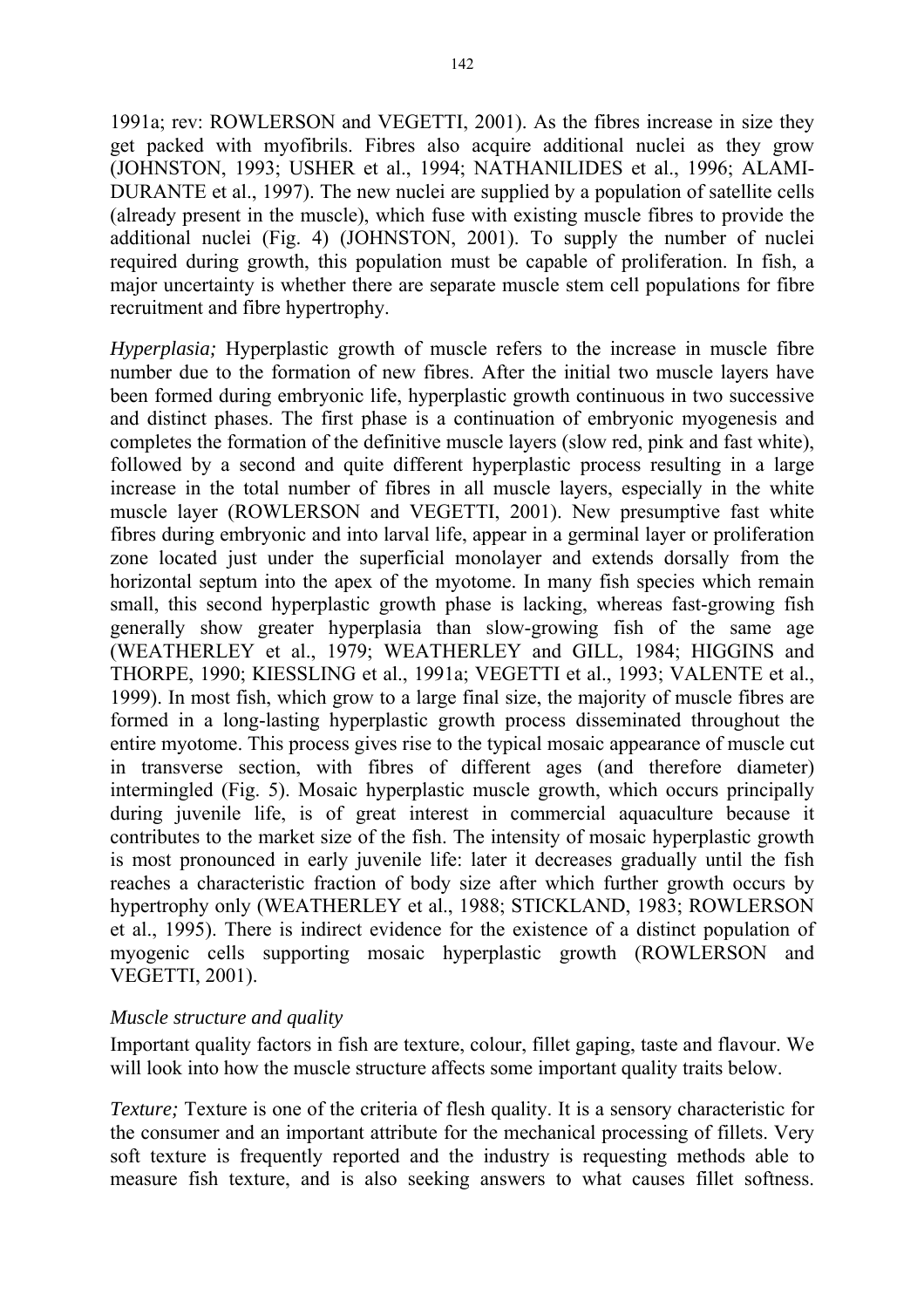Textural properties depend on the chemical composition and the structural properties, in particular the myofibrillar and connective tissue proteins. The connective tissue forms a supporting network through the whole fish muscle. The content of connective tissue is lower and more evenly distributed in fish muscle compared with warmblooded animals, though there is increased firmness along the anterior-posterior axis of the fillet.

The fibre distribution of the muscle has been found to affect the texture in fish (Fig. 6, KIESSLING, RUOHONEN, BJØRNEVIK and ESPE, submitted 2005). Intra-species comparison has shown that muscle fibres measured as average fibre cross-section area, increases with decreasing sensory firmness in cooked fish (HATAE, 1990; HURLING et al., 1996). Also in fresh and smoked Atlantic salmon and in fresh brown trout, studies have shown a weak decrease in flesh firmness as the size of the fibres increases (or the fibre density decreases) (JOHNSTON et al 2000, 2004; BUGEON et al., 2003). On the other hand there are also studies on Atlantic salmon and Atlantic cod that was not able to confirm this finding (SIGURGISLADOTTIR, 2001; BJØRNEVIK et al., 2003). An underlying rational for this discrepancy between studies may firstly be found in the fact that texture varies as a factor on the rostral-caudal location n the fillet (SIGURGISLADOTTIR, 2001; BJØRNEVIK et al., 2003).



Fig. 6: Percent of fibres accounted for (accumulated, y-axis) in each fibre size class (cross section) in farmed Atlantic salmon (*Salmo salar*) displaying either hard, intermediate or soft texture, as measured by transverse cutting (shear force) with a Warner Bratzler type blade. Based on data from Kiessling, Ruohonen, Bjørnevik and Espe, (In progress 2006).(Anteil an Muskelfasern an der gemessenen Gesamtzahl (akkumuliert, Y-Achse) in jeder Fasergrößen-klasse (Querschnitt) mit weicher, intermediärer oder harter Textur (Scherkraft, Warner Bratzler Messer))

Muscle fibre size may only partly explain the variation in mechanical resistance of the flesh (40% with the mean fibre size diameter is found in brown trout) (BUGEON et al., 2003). Muscle structure is more complex than a physical structure based on muscle fibre, and other factors could explain flesh texture characteristics. An increase in insoluble collagen with increasing texture firmness has been seen indicating that connective tissue also may contribute to the firmness of fish flesh (ESPE et al. 2004).

*Gaping*: Fillet gaping is a well known quality problem in fish. Gaping in fillets occurs as slits between muscle blocks. The slits can range from slight separation at the cut surface to complete separation right down to the skin of the fillet. This phenomenon is of considerable economic importance to the fish industry, as gaping significantly decreases the technological and market value of the fish, spoils the appearance of fillets and make skinning difficult or impossible.

The relationship between fibre area and occurrence of gaping has been studied, and contradictory results have been reported. JOHNSTON (2001) found a negative relationship between fibre density and occurrence of gaping in Atlantic salmon, i.e. increasing gaping score with larger mean white fibre area, whereas BJØRNEVIK et al. (2004) found a negative relationship between fibre area and gaping, while KIESSLING, RUOHONEN, BJØRNEVIK and ESPE, (submitted 2005) report a lower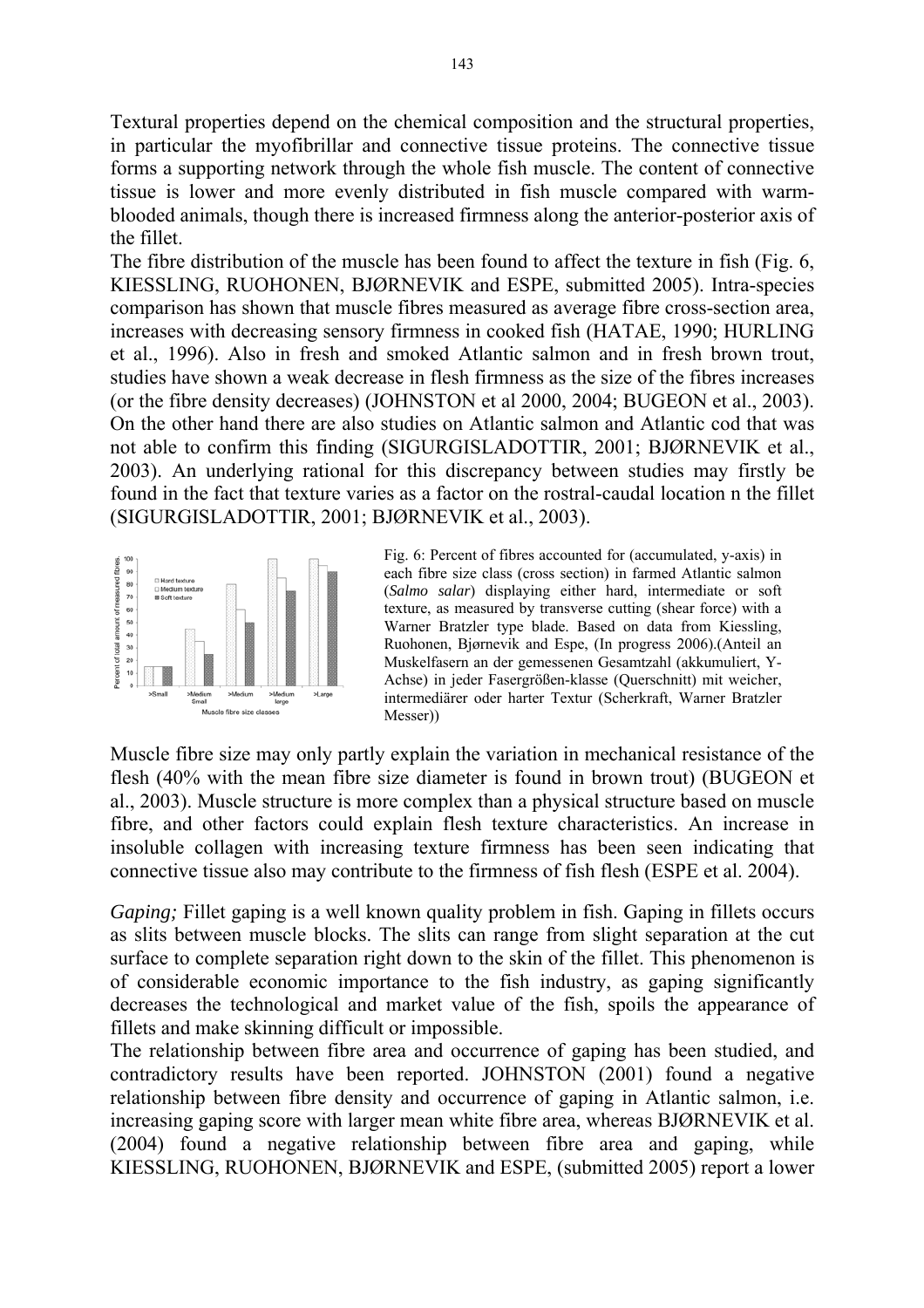number of intermediate fibres in Atlantic salmon displaying severe gaping compared to fish with no or intermediate gaping (compare with Fig. 6 for texture).

Each muscle fibre is surrounded by reticular fibres, the "endomysium", and it has been speculated that a fish with many small fibres would have a relatively larger amount of connective tissue, compared with a fish with larger and fewer muscle fibres. And that this larger amount of connective tissue would prevent the fillet from gaping.

*Flesh colour*; Visual appearance is a very important property in the food industry. In salmonids the red colour of the flesh is of particular importance, and for white fishes, a delicate white appearance is preferred. It has been argued that a perceived change in flesh colour can be caused by an altered reflection due to the change in surface properties with altered fibre area. Different studies have so far not been able to verify this hypothesis. JOHNSTON et al (2000) reported a positive relationship between Roche colour score and fibre density in Atlantic salmon, whereas no such relationship was found in other studies (BJØRNEVIK et al., 2004; ESPE et al., 2004). A weak positive relationship is found between lightness and fibre density in Atlantic salmon, higher density and more intermediate sized fibres coincides with a darker flesh (KIESSLING, RUOHONEN, BJØRNEVIK and ESPE, submitted 2005, compare with Fig. 6), whereas no such relationship was seen in cod (BJØRNEVIK et al., 2003).

*In conclusion;* muscle fibre growth in fish consist of two distinct phases. The first during early larvae age, comparable to that seen in higher vertebrates during the embryonic stage, and a second during adult life signified by a combined hyperplasia and hypertrophy. Growth during both these stages are under a combined of genetic and environmental control. Several studies are under way in order to determine the genetic component of this control (e.g. EU project "Progress" as well as the control mechanisms (see ASHTON et al., 2005 for a review). The relationship between final muscle fibre composition and size has long been debated but only recently the target for systematic research. Undoable a relationship exist, however, the predictive power is weak using the fibre component alone. Based on available data the degree of explanation varies from 0-25% depending on species, life stage and variable studied. The majority of variation measured in quality of the fish fillet is probably an effect of the connective tissue, the lipid component and naturally also to handling of the flesh post mortem.

## References

ALAMI-DURANTE H.; FAUCONNEAU, B.; ROUEL, M.; ESCAFFRE, A.M.; BERGOT, P:

Growth and multiplication of white skeletal muscle fibres in carp larvae in relation to somatic growth rate. J. Fish. Biol. **50** (1997), 1285-1302

ASHTON, C.; BAYOL, S.; MCENTEE, G.; MALTBY, V.; STICKLAND, N: Prenatal influences on skeletal muscle development in mammals, birds and fish. Arch. Tierz.,

Dummerstorf **48** (2005) Special Issue, 04-10

BJØRNEVIK, M.; KARLSEN, Ø.; JOHNSTON, I.A.; KIESSLING, A.: Effect of sustained exercise on white muscle structure and flesh quality in farmed cod. Aquaculture Research. **34** (2003), 55-64

BJØRNEVIK, M.; ESPE, M.; BEATTIE, C.; NORTVEDT, R.; KIESSLING, A.:

Temporal variation in muscle fibre area, gaping, texture, colour and collagen in triploid and diploid Atlantic salmon (Salmo salar L.). Journal of the Science of Food and Agriculture **84** (2004), 530-540 BONE, Q.: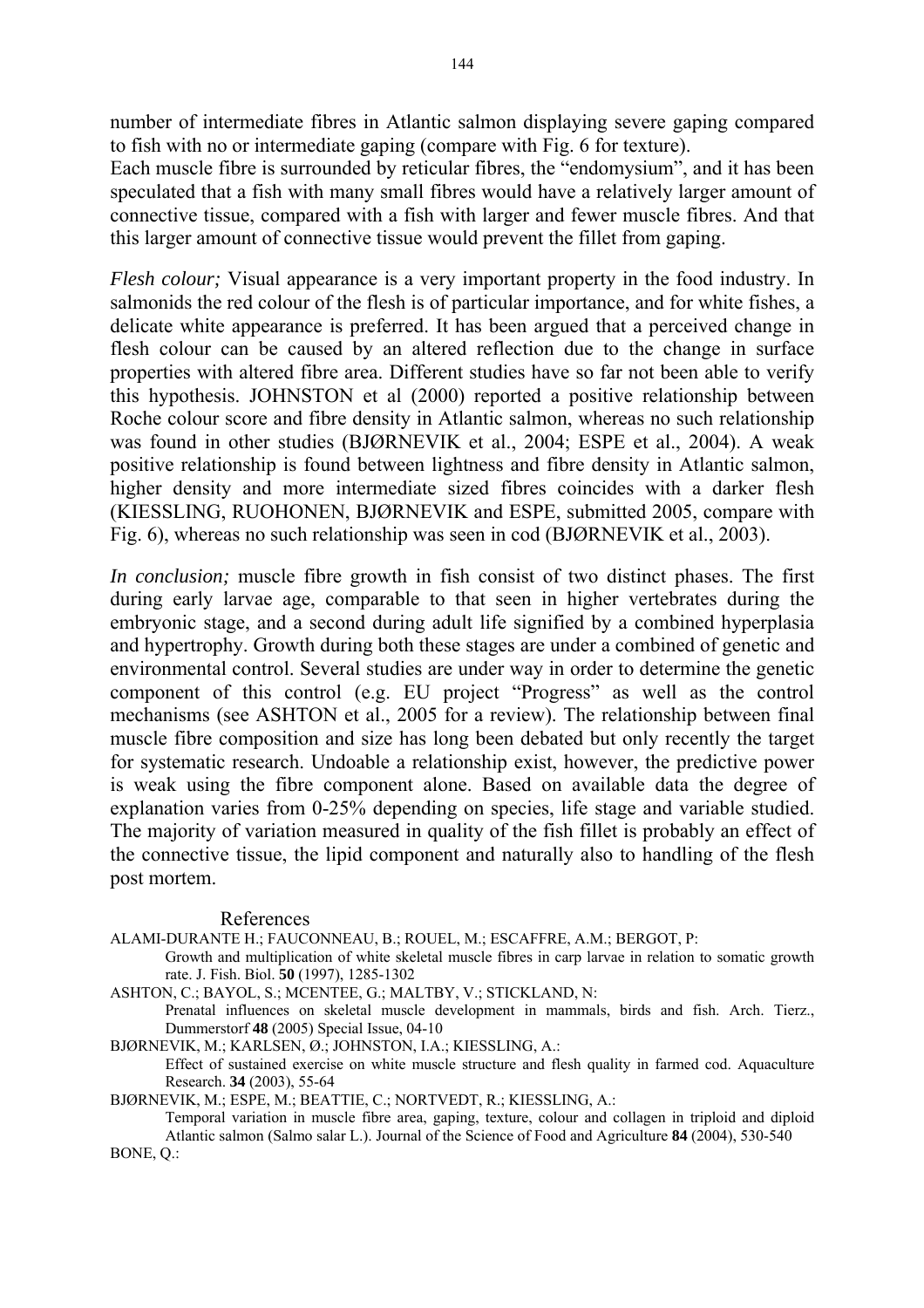Locomotor muscle. In: Fish physiology. Ed. Hoar, W.S. and Randall, D.J. Volume VII. Academic Press. (1978)

BUGEON, J.; LEFEVRE, F.; FAUCONNEAU, B:

Fillet texture and muscle structure in brown trout (Salmo trutta ) subjected to long-term exercise. Aquaculture Research **34** (2003), 1287-1295

DUNAJASKI, E.:

Texture of fish muscle. J. Texture Stud. **10** (1979), 301-318

ESPE, M.; RUOHONEN, K.; BJØRNEVIK, M.; FRØYLAND, L.; NORTVEDT, R.; KIESSLING, A.:

Interactions between ice storage time, collagen composition, gaping and textural properties in farmed salmon muscle harvested at different times of the year. Aquaculture **204** (2004), 489-504

FRØYLAND, L.; MADSEN, L.; ECKHOFF, K.M.; LIE, Ø.; BERGE, R.K.: Carnitine palmitoyltransferase I, carnitine palmitoyltransferase II, and acyl-CoA oxidase activities in Atlantic salmon (Salmo salar) lipids. **33** (1998), (9) 923-930

HATAE, K.; YOSHIMATSU, F.; MATSUMOTO, J.J.:

Role of muscle fibers in contributing firmness of cooked fish. Journal of food science **55** (1990), 693- 696

HIGGINS, P.J.; THORPE, J.E.:

Hyperplasia and hypertrophy in the growth of skeletal muscle in juvenile Atlantic salmon, Salmo salar. J. Fish.Biol. **37** (1990), 505-519

HURLING, R.; RODELL, J.B.; HUNT, H.D.:

Fiber diameter and fish texture. **27** (1996), 679-685

JOHNSTON, I.A.:

Temperature influences muscle differentiation and the relative timing of organogenesis in herring (Clupea harengus) larvae. Marine Biology. **116** (1993), 363-379

JOHNSTON, I.A.:

Muscle structure and muscle growth patterns are key determinants of product quality in Atlantic salmon. In Presented at the Cultivation of salmon II. Bergen, Norway 7-10 May 2001

JOHNSTON, I.A.; ALDERSON, R.; SANDHAM, C.; DINGWALL, A.; MITCHELL, D.; SELKIRK, C.; NICKELL, D.; BAKER, R.; ROBERTSON, B.; WHYTE, D.; SPRINGATE, J.:

Muscle fibre density in relation to the colour and texture of smoked Atlantic salmon (Salmo salar L.). Aquaculture. **189** (2000), 335-349

JOHNSTON, I.; MANTHRI, S.; BICKERDIKE, R.; DINGWALL, A. R. L.; CAMPBELL, P.; NICKELL, D.; ALDERSON, R.:

Growth performance, muscle structure and flesh quality in out-of-season Atlantic (salmo salar) smolt reared under two different photoperiod regimes**.** Aquaculture **237 (**2004), 281-300

KIESSLING, A.; JOHANSSON, L.; KIESSLING, K-H.:

Effects of starvation on rainbow trout muscle. I: Histochemistry, metabolism and composition of white and red muscle in mature and immature fish. Acta Agric. Scand. **40** (1990), 909-924

KIESSLING, A.; KIESSLING, K-H.; STOREBAKKEN, T.; ÅSGÅRD, T.: Changes in the structure and function of the epaxial muscle of rainbow trout (Oncorhyncus mykiss) in relation to ration and age. I: Growth dynamics. Aquaculture **93** (1991a) 335-356

KIESSLING,A.; KIESSLING, K-H.; STOREBAKKEN,T.; ÅSGÅRD,T.: Changes in the structure and function of the epaxial muscle of rainbow trout (Oncorhyncus mykiss) in relation to ration and age. II: Activity of key enzymes in the energy metabolism. Aquaculture, **93** (1991b), 357-372

KIESSLING, A.; LARSSON, L.; KIESSLING, K-H.; LUTES, P.B.; STOREBAKKEN,T.; HUNG, S.S.S.: Spawning induces a shift in farmed rainbow trout white muscle energy metabolism from a glucose to a lipid dependence. Fish. Physiol. Biochem. **14** (1995), 439-448

KIESSLING, A.; OSTROWSKI, A.:

A comparison of the relative importance of hyperplasia and hypertrophy for muscle growth in the extremely fast growing fish, Mahi mahi. (1997). EAS, Martinique Proceedings 2 pp.

KIESSLING, A.; LINDAHL-KIESSLING, K.; KIESSLING, K-H.:

Energy utilisation and metabolism in spawning migrating Early Stuart sockeye salmon (Oncorhynchus nerka): The migratory paradox. Canadian J. Fish. Aquatic Sci. **61**(3) (2004), 452-465.

LOVE, M. R.:

The Food Fishes, their intrinsic variations and practical implications. (1988), Farrand Press London. MARTINEZ, I.; BANG, B.; HATLEN, B.; BLIX, P.:

Myofibrilar proteins in skeletal muscle of parr, smolt and adult Atlantic salmon (Salmo salar L.) – comparision with another salmonid, the Arctic charr, Salvelinus alpinus (L.). Comp. Biochem. Physiol. **106B** (1993), 1021-1028